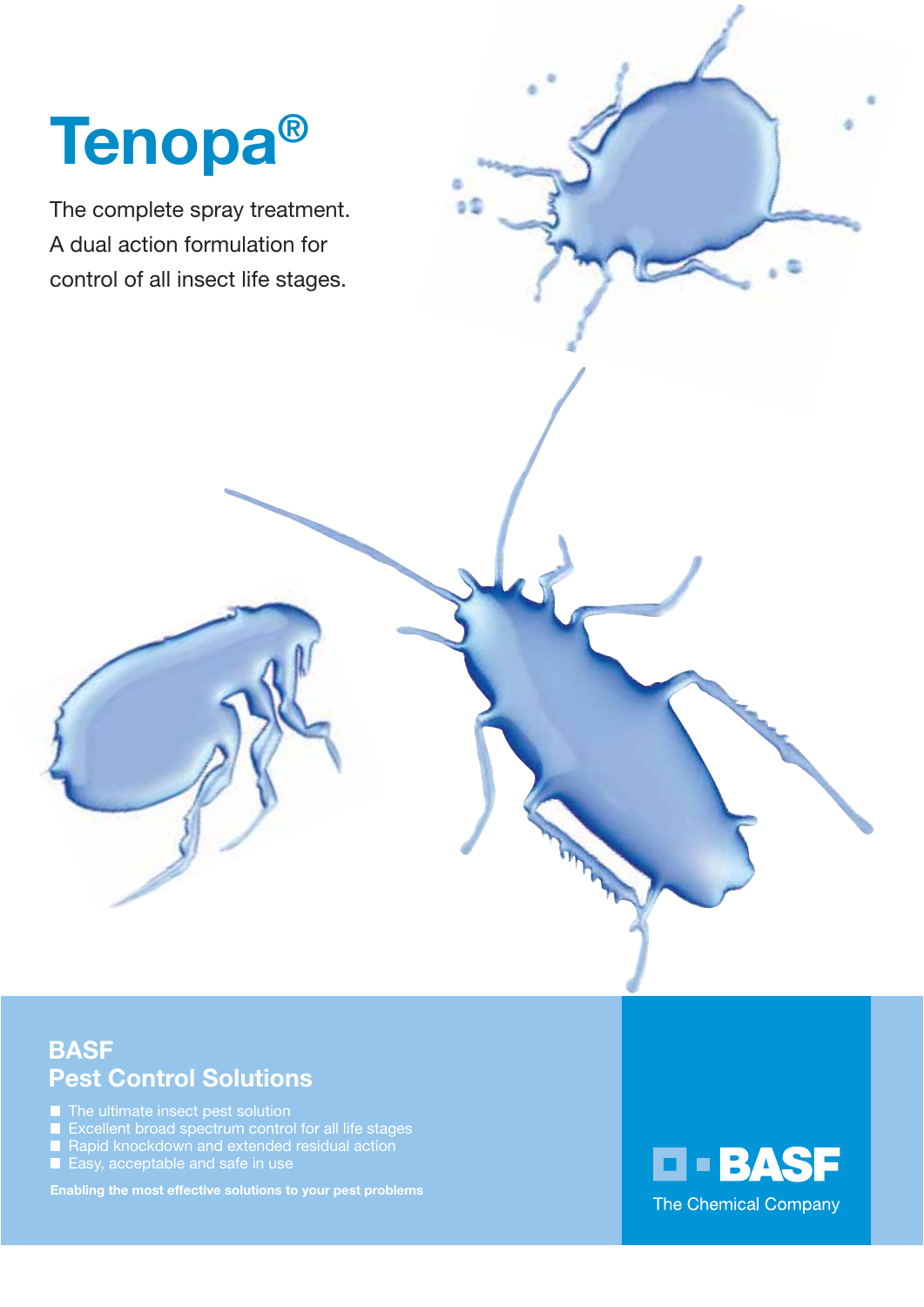## Tenopa®

**Tenopa<sup>®</sup>** SC is the ultimate solution to the most problematic insect pests, providing complete and reliable control of even resistant strains.

**Tenopa<sup>®</sup>SC** is active against all growth stages of crawling and flying insect pests for the most effective long-term control

**Tenopa®SC** stands out from other sprays for its unique combination of fast-acting insecticide and highly effective insect growth regulator.

Tenopa<sup>®</sup>SC is quick and easy to dilute and apply with an environmental profile that makes it especially suitable for insect control in sensitive locations.

### The Ultimate Insect Pest Solution

Tenopa® SC combines 30g/l of the fast-acting broad spectrum insecticide, alpha-cypermethrin with 30g/l the advanced insect growth regulator, flufenoxuron for the most complete and reliable insect control possible.

As well as its immediate pyrethroid effect on the adult insect nervous system, the flufenoxuron renders a high proportion of eggs from any survivors non-viable and lethally interrupts larval development – working far more effectively than traditional growth regulators.

This superior double mode of action ensures complete and reliable activity against even the least readily-controllable insect populations, including those exhibiting any degree of insecticide resistance.



1.Egg

- 2.First stage nymph
- 3.Second stage nymph
- 4.Third stage nymph
- 5.Fourth stage nymph
- 6.Fifth stage nymph
- 7.Adult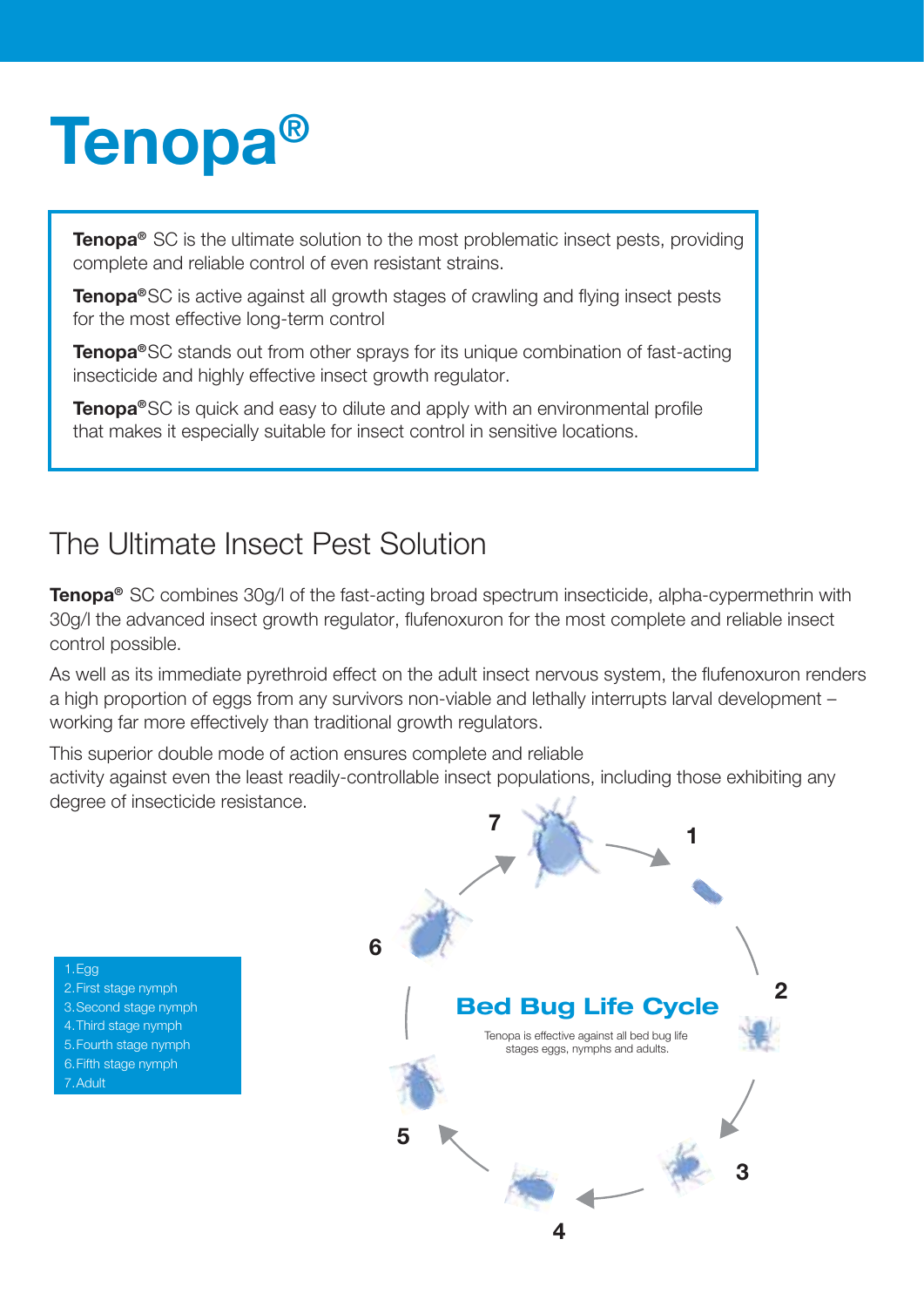#### Excellent Broad Spectrum Control for All Life Stages

Extensive trials and commercial experience have shown Tenopa® SC gives excellent control of a broad spectrum of flying and crawling insects – including ants, bed bugs, beetles, cockroaches, flies, fleas, moths, silverfish etc.

Being effective against all insect life stages – from egg to larva or nymph and adult – it provides far more complete and consistent control than any insecticide-only spray, minimising the possibility of renewed infestations following treatment.

It is equally suited to use in domestic housing, commercial premises – including food processing plants – and public buildings like hospitals, hotels and restaurants.

#### Easy, Acceptable and Safe in Use

**Tenopa<sup>®</sup> SC** is easy to dilute and apply through any type of spray equipment and can be used with confidence in any environment.

As well as being odourless and non-staining, it has a very low toxicity to humans and other warm-blooded animals. This makes it especially suitable for use in sensitive locations close to people, pets and foodstuffs.

With professional application. **Tenopa®** SC presents no risk to either humans or pets which can be re-admitted to treated areas as soon as spray surfaces are dry to the touch. Good biodegradability adds to its superior overall environmental profile. And any residues can be removed from treated surfaces wherever necessary with warm water and normal household cleaners.

### Rapid Knockdown and Extended Residual Action

Tenopa<sup>®</sup> SC combines speed of action with unparalleled residuality.

Adult insects are sensitised within the first few minutes of contact, with the neural toxicity of the alpha-cypermethrin rapidly leading to over-activity, fatigue, paralysis and death. Knockdown is achieved in as little as 30 minutes and dead individuals are likely within 24 hours.

While not controlling adults directly, the flufenoxuron's high activity against all nymph and larval stages as well as the eggs of any initial adult survivors ensures overall population control increases steadily over a prolonged period.

This and the specialist suspension concentrate formulation which gives even surface coverage and excellent adherence to porous and other difficult surfaces like mortar, brick and cement without significant active ingredient absorption allows Tenopa® SC to remain reliably active for up to six months.

#### Performance on Cockroaches

Cockroaches are ubiquitous and live in close contact with humans. They are found everywhere - in homes, restaurants, hospitals and industrial sites – especially in areas concerned with food handling, preparation and storage.

Cockroaches pose a threat to public health because they carry disease-causing microoganisms responsible for diarrhea, food poisoning and dysentery.

They usually feed on decaying matter and waste where they pick up bacteria and fungi. Because they also feed on human food and, they are capable of transmitting these bacteria and fungi to food supplies. Allergens produced by cockroaches can present serious health threat to people prone to allergies. In addition these cockroaches are a nuisance because they emit an odor that permeates areas where they breed.

Extensive laboratory tests confirm that flufenoxuron is highly active at all nymphal stages and causes a severe reduction in the viability of eggs produced by adult females exposed to the treatment.